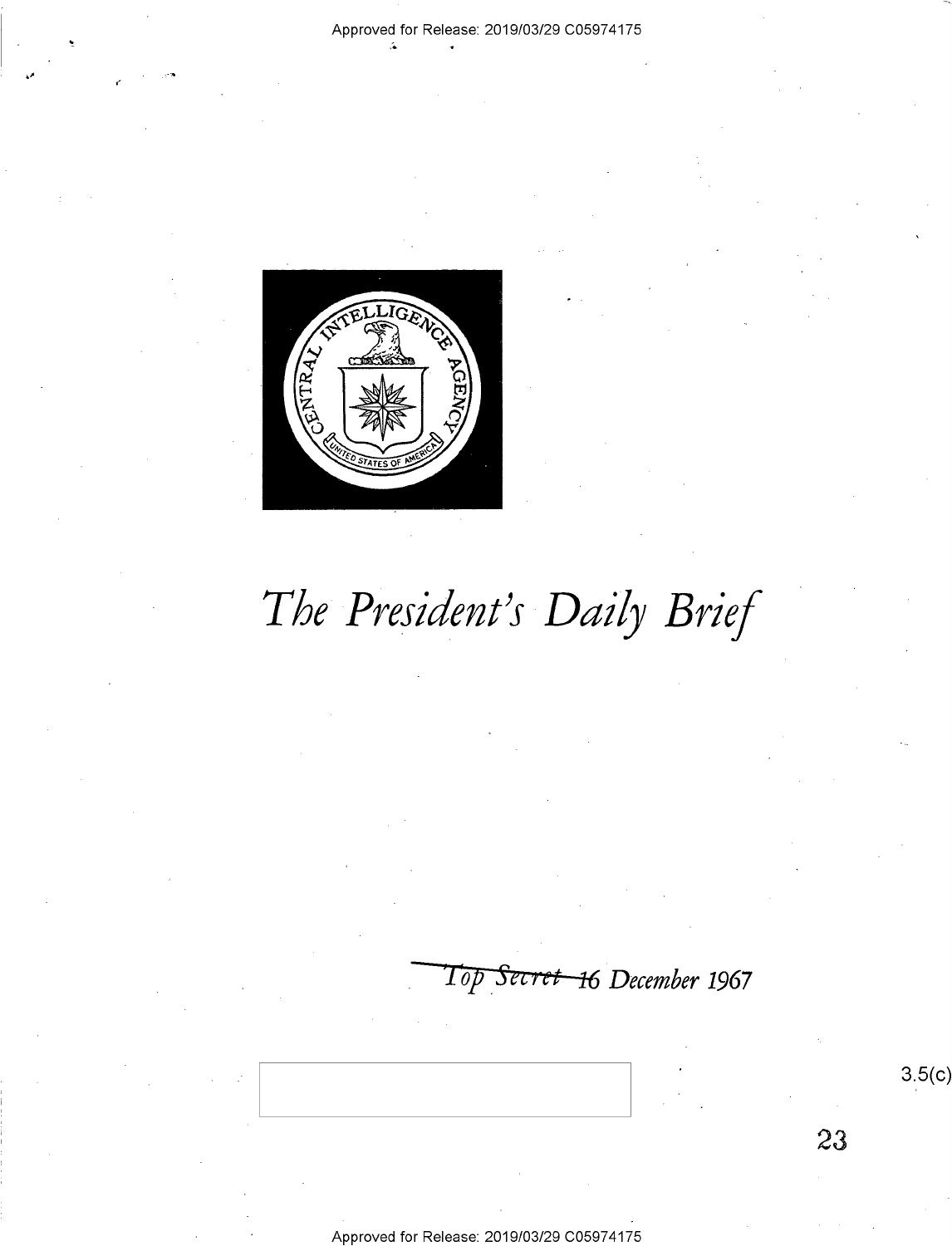#### DAILY BRIEF 16 DECEMBER 1967

1. Thailand

3.3(h)(2)

2. Yemen

3.3(h)(2)





 $3.5(c)$ 

I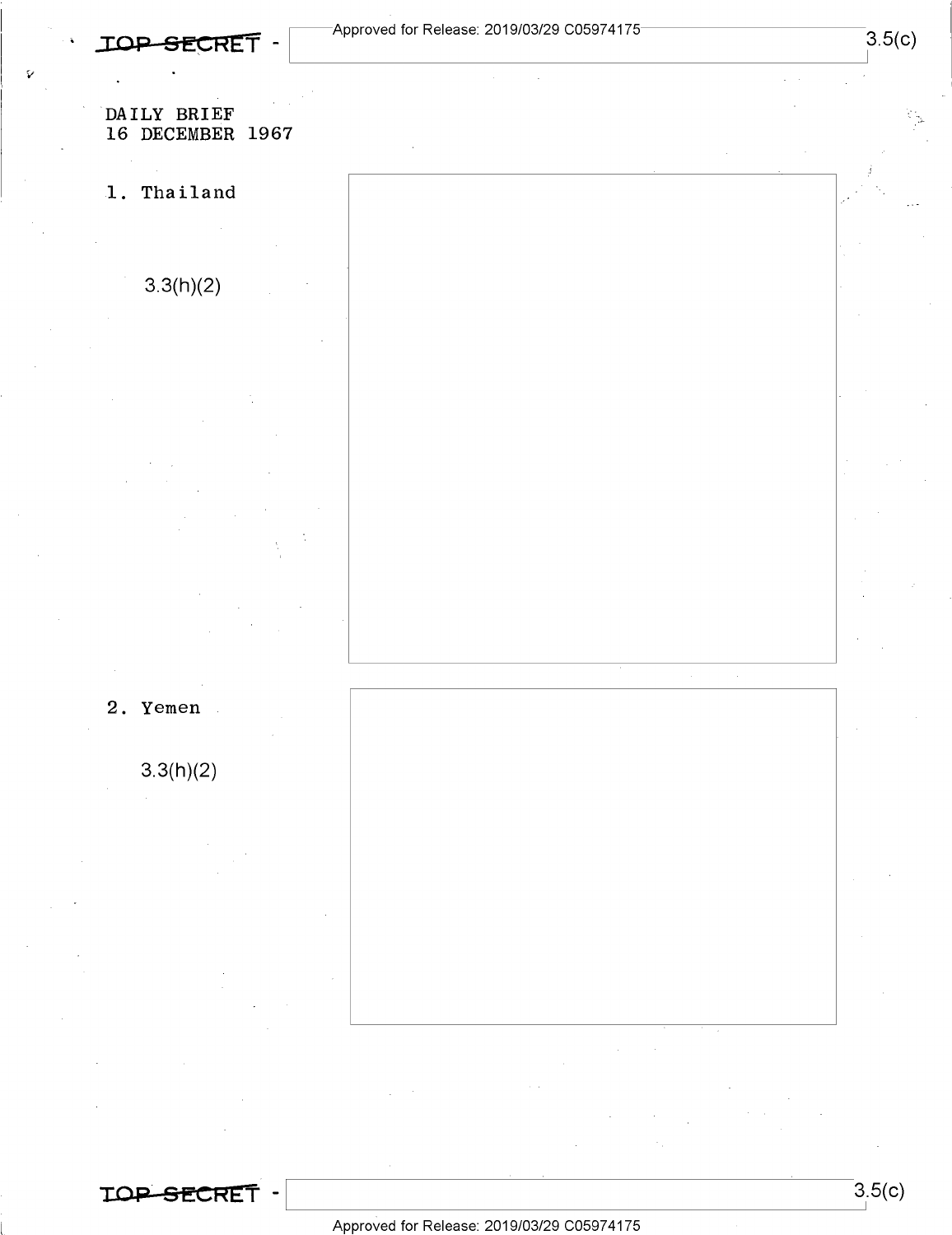#### 3. Greece

The junta seems willing, or even<br>. to have the King return. The eager, to have the King return. colonels probably feel his presence would lend a needed aura of legitimacy to their regime.

Various emissaries are en route to Rome to see the King, and presumably to convey the junta's conditions for his return. Constantine says he will not return unless the junta at least fixes a date for a constitutional referendum.

4. Communist China

 $3.3(h)(2)$ 



3.3(h)(2)



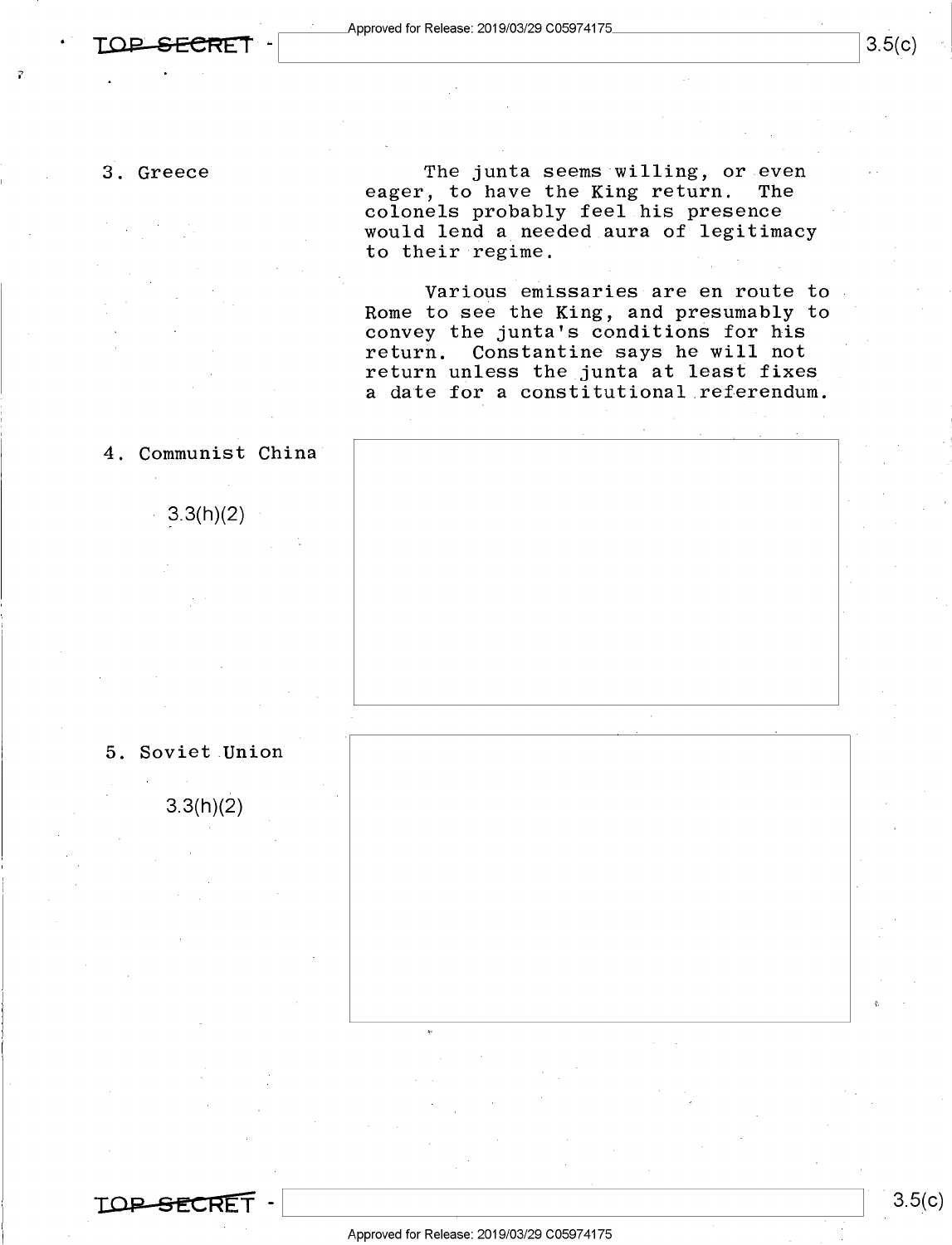I

6. Algeria

•'

The dispute between Boumediene and Army chief of staff Z'Biri, simmering for over a month, has apparently come to a boil. Tanks are being moved about, and there could be some disorders. But Boumediene, to whom the army owes its favored position, has assumed personal command and does not seem to be in danger.

7. Denmark

Krag, defeated on an anti-inflation measure last night, has resigned and called new elections for 23 January. He will have a rough time: the polls show his party's popularity has gone down steadily ever since he took office a year ago.

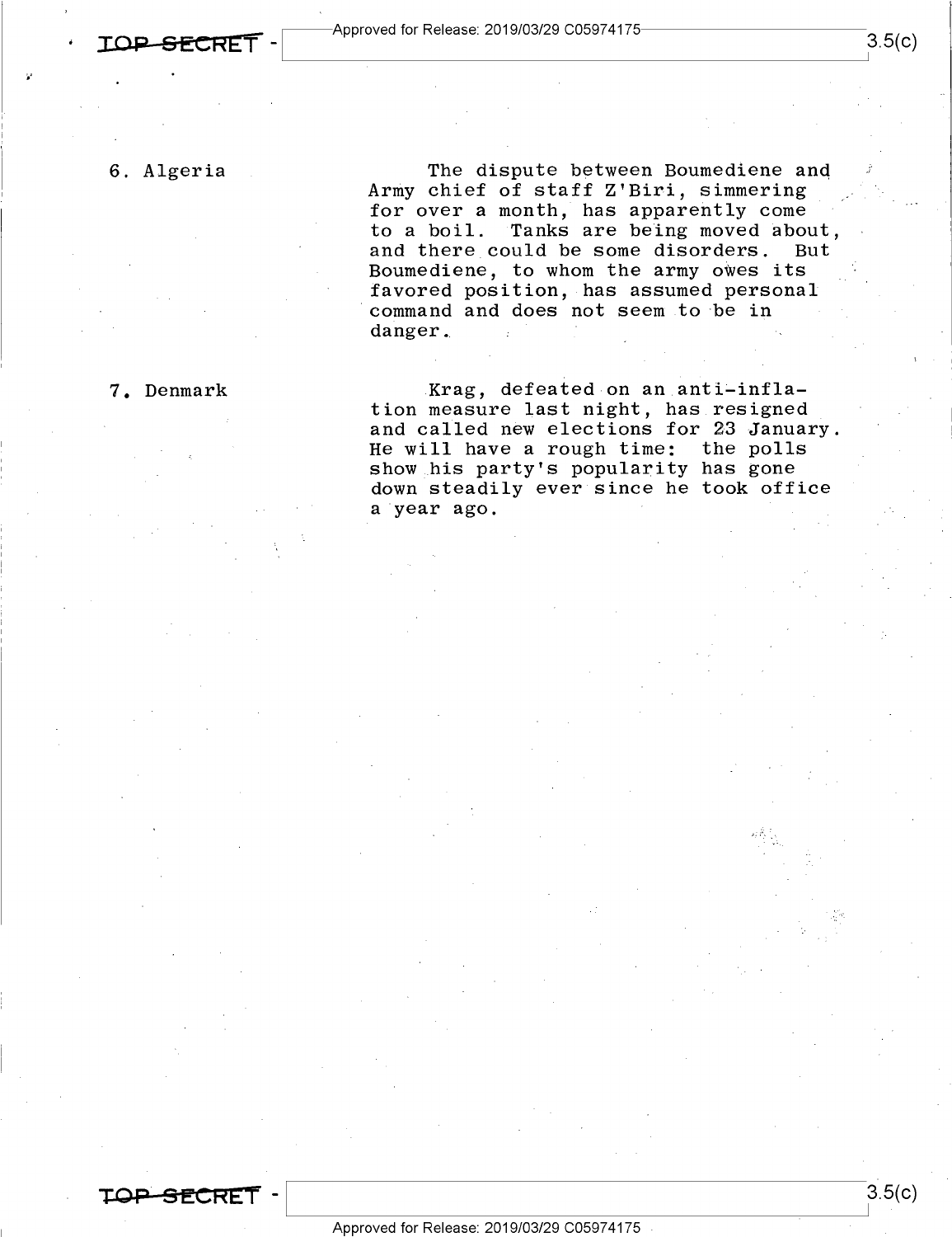Top Secret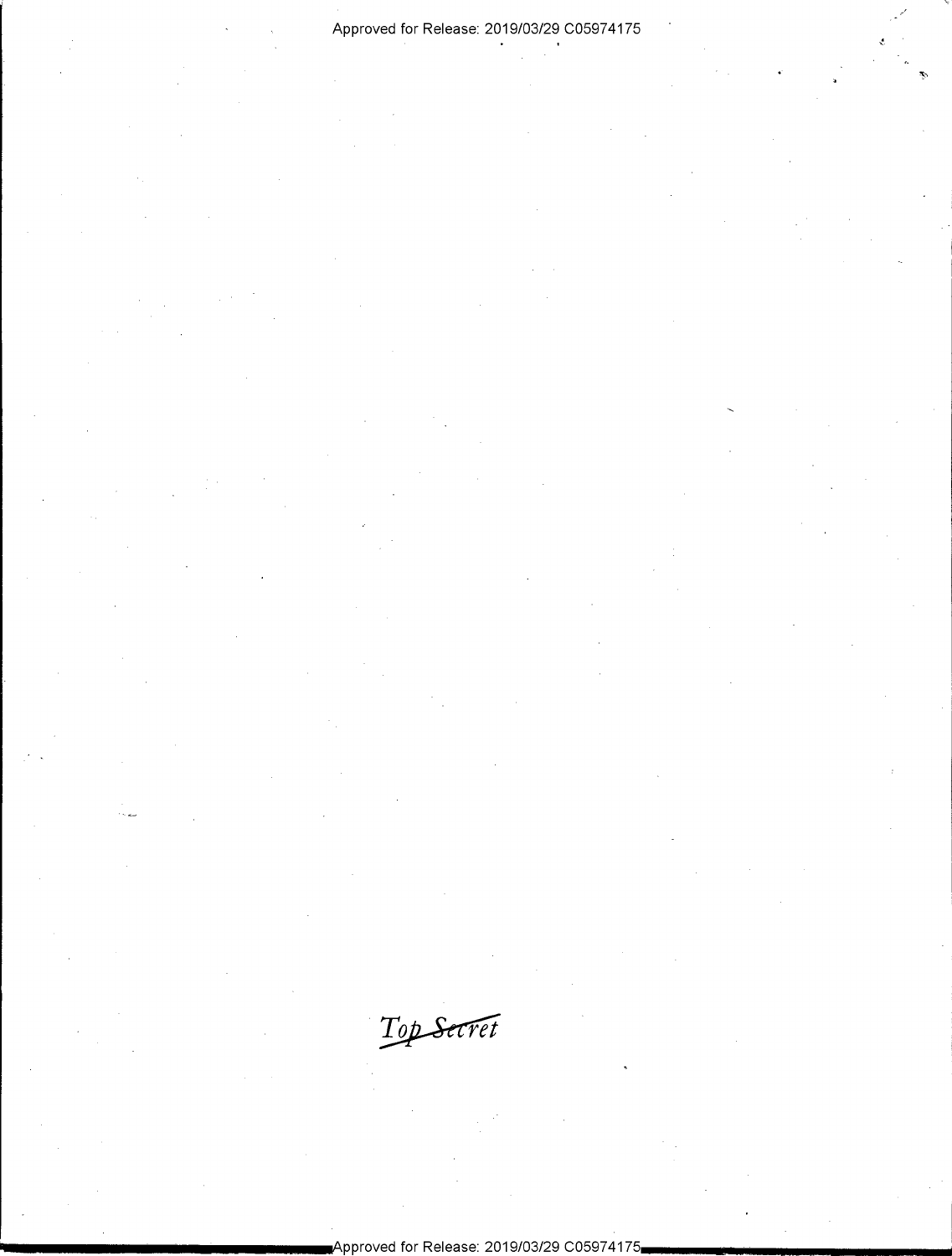,. ..





### *FOR THE PRESIDENT'S EYES ONLY*

## **Special Daily Report on North Vietnam**

**Top Secret** 16

3.5(c)

**16 .December 1967**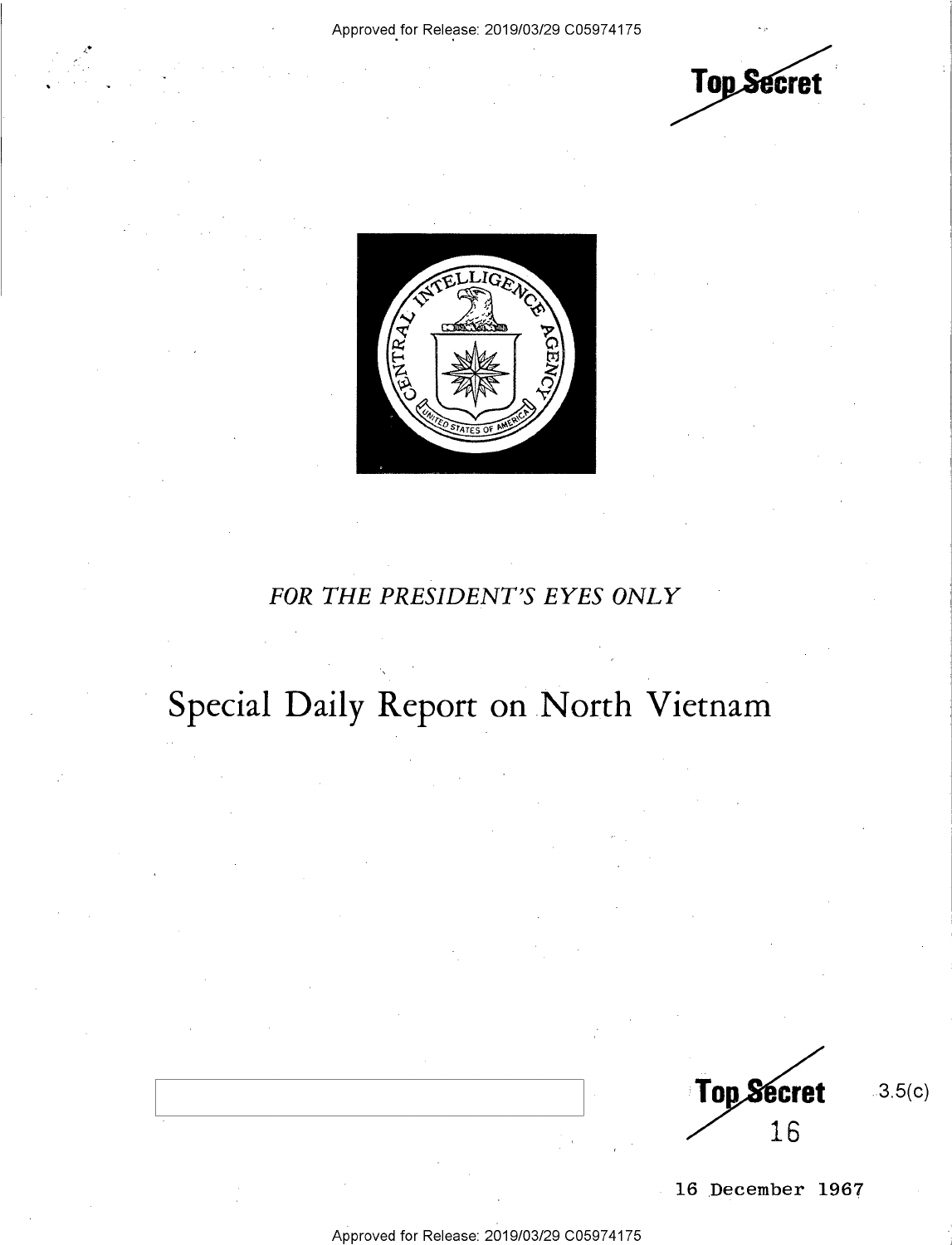

 $3.5(c)$ 

3.3(h)(2)

Special Daily Report on North Vietnam for the President's Eyes Only

16 December 1967

I. NOTES ON THE SITUATION

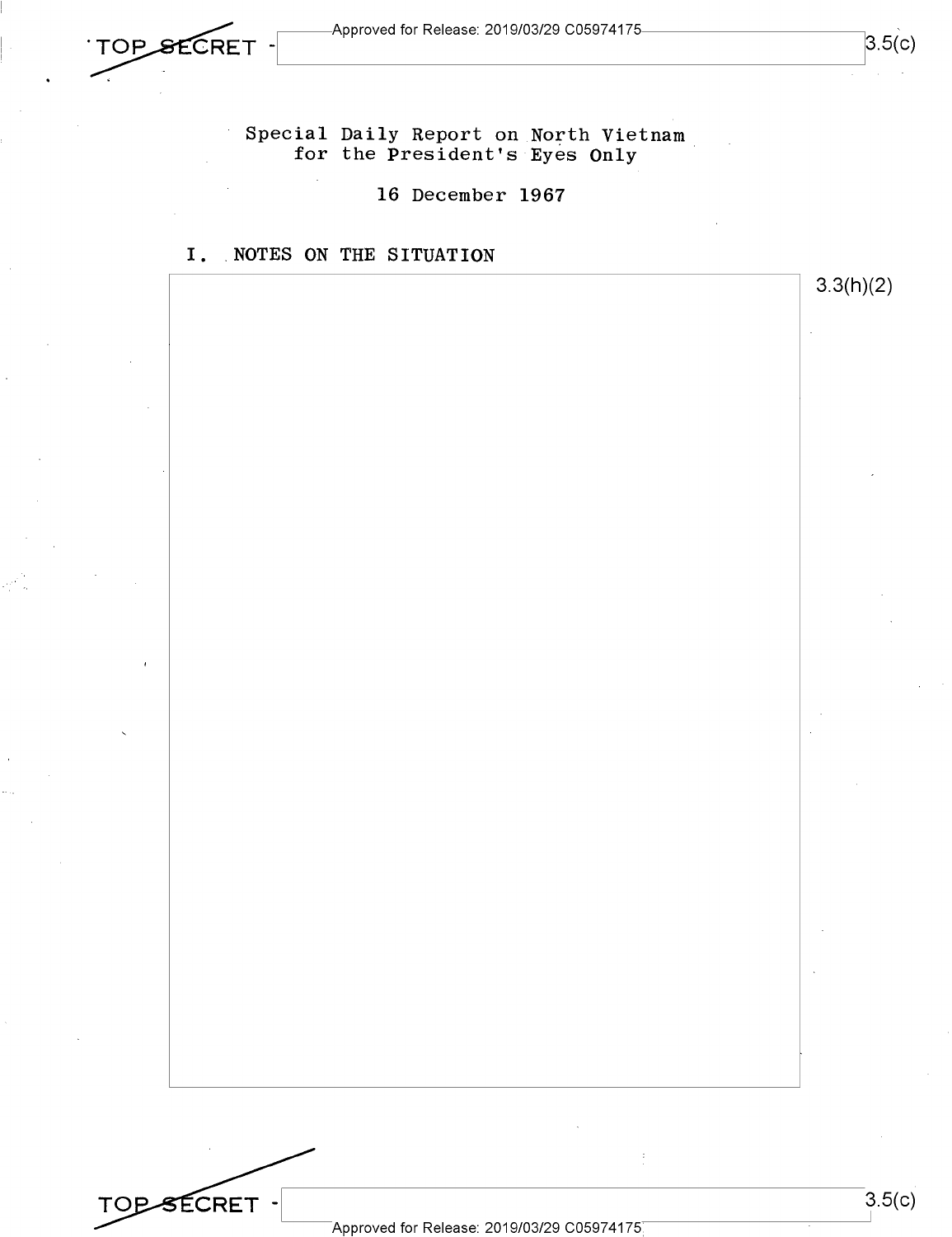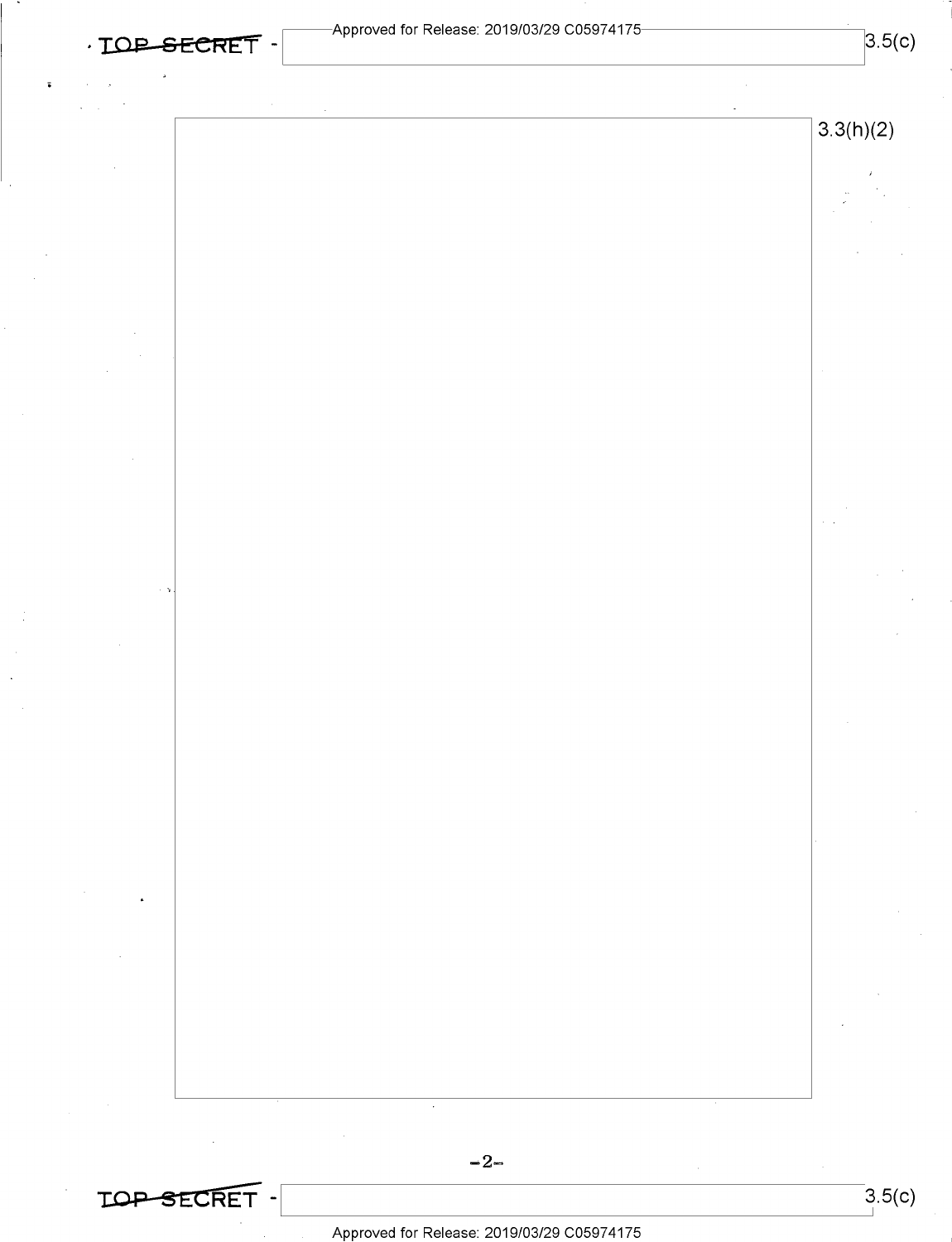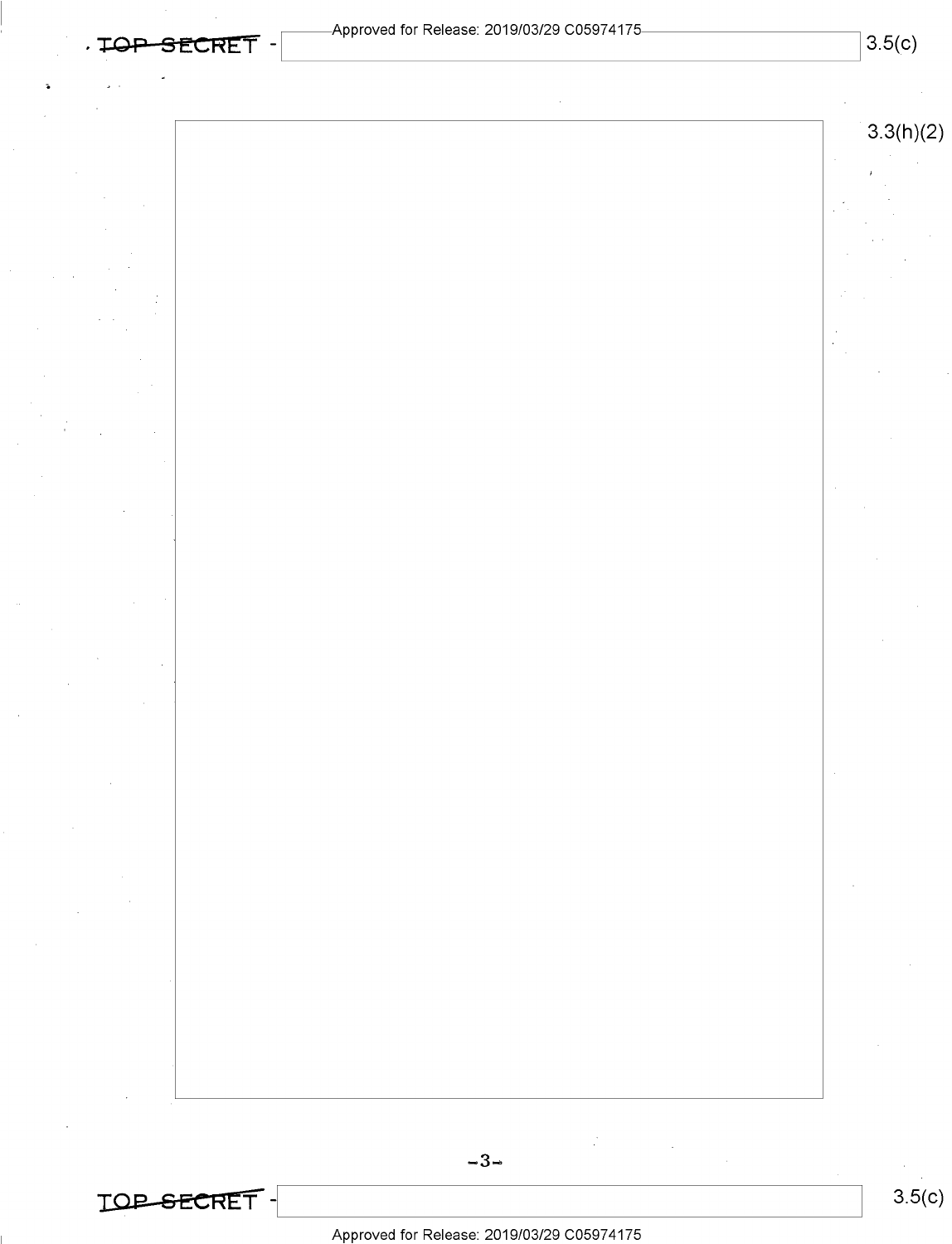

Not only are they excusing their flight by spreading stories detrimental to Sino-Vietnamese relations, but they also mean more mouths to feed.

\* \* \*

Desertion of a North Vietnamese Soldier:

3.3(h)(2)

**TOP SECRET** 

Approved for Release: 2019/03/29 C05974175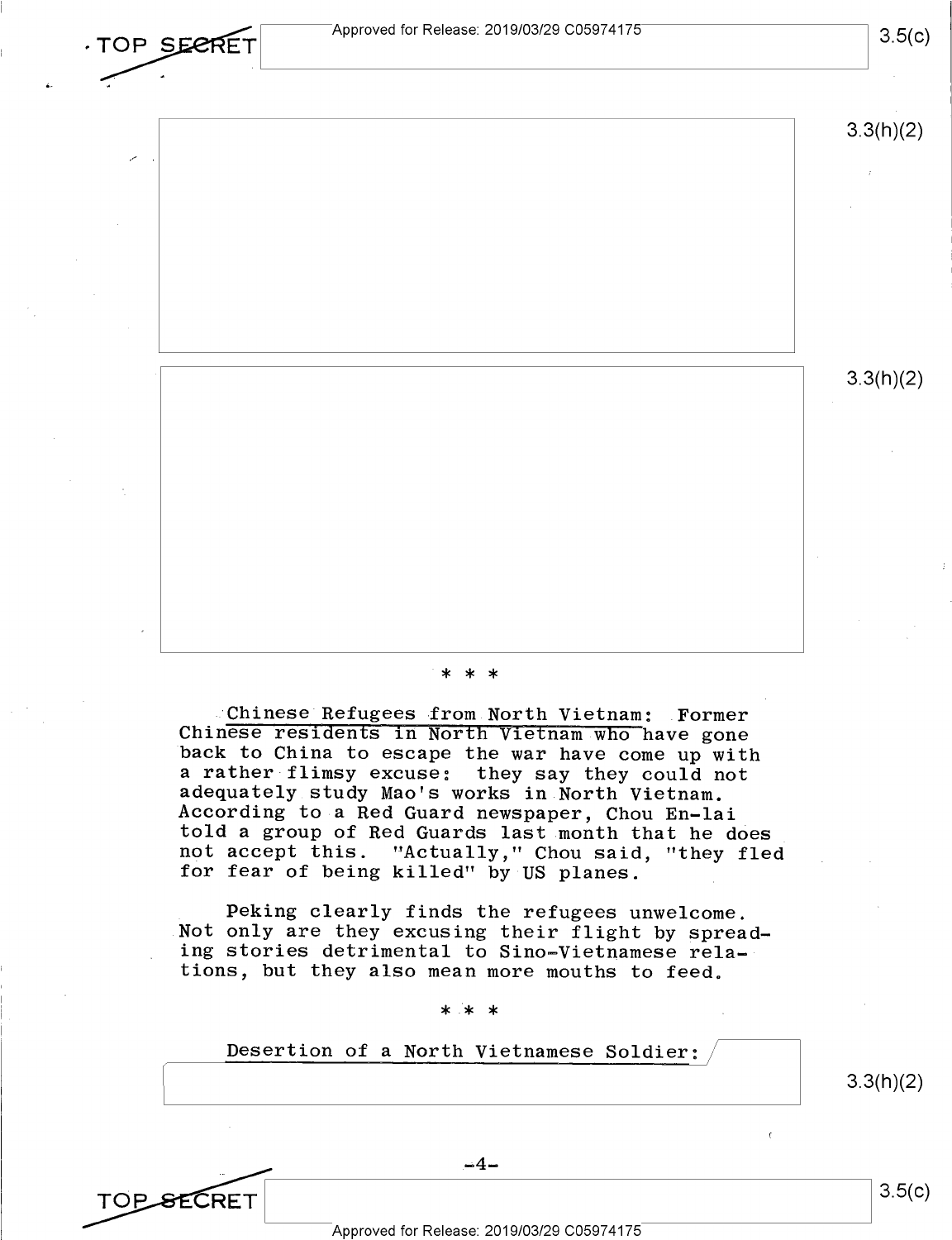TOP SECRET

a deserter from the North Vietnamese Army. The soldier said he had been wounded in South Vietnam and had subsequently escaped from the hospital. He said he would never return to the South, that the only things awaiting North Vietnamese soldiers there are hunger, sickness, and misery.

3.3(h)(2)

II. NORTH VIETNAMESE REFLECTIONS OF US POLITICAL. ATTITUDES ON THE WAR

Nothing of significance to report today.